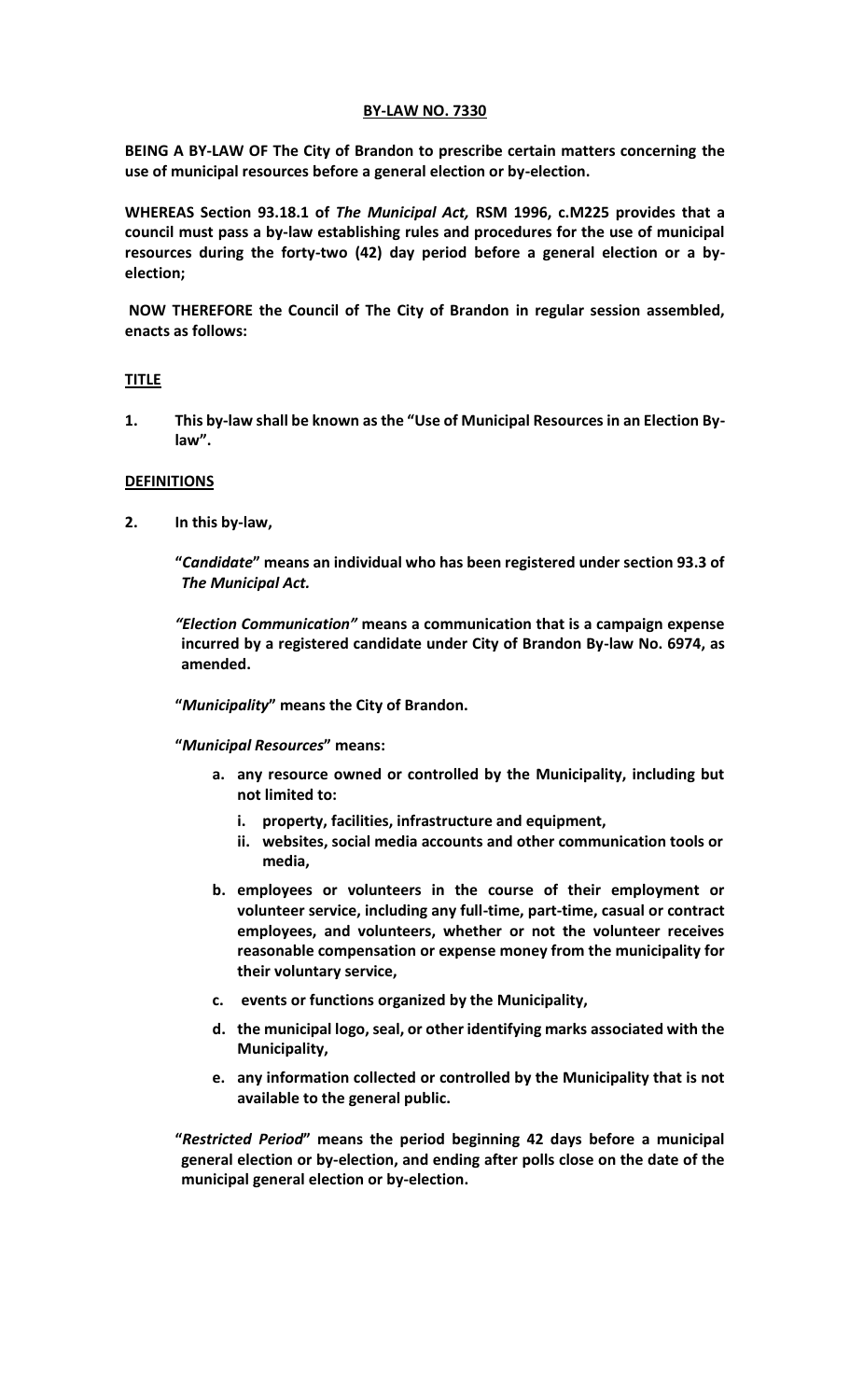### **RESTRICTIONS ON USE OF TITLE IN ELECTION COMMUNICATIONS**

**3. A registered candidate who is a member of Council must not use their incumbent position as their title in an election communication.** 

#### **RESTRICTIONS ON CANDIDATES' USE OF MUNICIPAL RESOURCES**

- **4. Subject to Section 6, during the Restricted Period, a Candidate or a person acting on their behalf may only use a Municipal Resource for an election-related purpose if:**
	- **a. The Municipal Resource is normally made available to the general public without the general public needing to seek permission or authorization for its use; and**
	- **b. The Candidate's use of the Municipal Resource does not unreasonably interfere with use of the Municipal Resource by other members of the public.**

### **RESTRICTIONS ON MUNICIPAL ACTIVITIES**

- **5. Subject to Section 6, during the Restricted Period, the Municipality and any personacting on its behalf is restricted from using:** 
	- **a. Municipal Resources in communicating information about the Municipality's programs or services, if the communication may reasonably be seen as providing an electoral advantage to a Candidate; and**
	- **b. The name, voice or image of a member of council in municipal communications.**

#### **EXCEPTIONS**

- **6. Restrictions in Sections 4 and 5 do not apply to:**
	- **a. any use of Municipal Resources that may be necessary in respect of an emergency or dangers to property or health;**
	- **b. any event where all Candidates are invited and provided equivalent opportunities with respect to any election-related purpose;**
	- **c. any use of Municipal Resources by the Municipality to educate and inform the public about the election process, as long as no Candidate is promoted, supported or opposed;**
	- **d. the preparation of any document, notice or communication that is required by legislation, and any subsequent distribution that is normally made by the Municipality, such as posting council meeting minutes online;**
	- **e. the preparation of any documents or communications of a strictly administrative nature required for the usual functioning of the Municipality, such as members of council signing payments;**
	- **f. any method of providing public access to council meetings;**
	- **g. any Candidate declared elected by acclamation during the Restricted Period, after such declaration is made.**